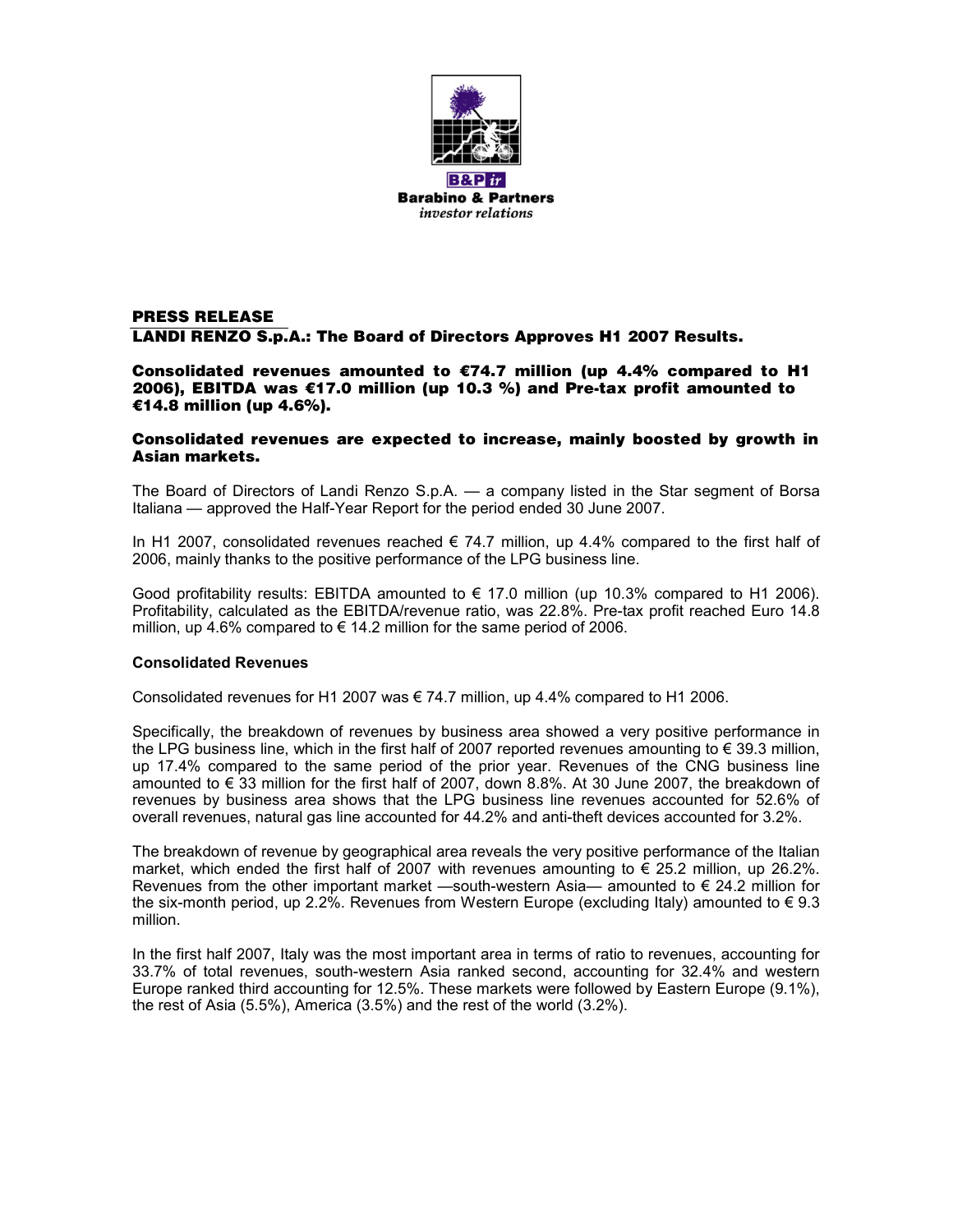

## **Business Results**

At 30 June 2007, EBITDA amounted to Euro 17.0 million, up 10.3% compared to H1 2006. Profitability calculated as the EBITDA/revenue ratio was 22.8%.

EBIT was  $\epsilon$  15.2 million (up 8.2% compared to the same period of 2006) and pre-tax profit for the six-month period was  $\epsilon$  14.8 million, up 4.6% compared to  $\epsilon$  14.2 million at 30 June 2006.

# **Balance Sheet and Financial Position**

At 30 June 2007, the Group generated a free cash flow of  $\epsilon$  2 million, after investments amounting to € 3.3 million. Net working capital was € 30.3 million, equivalent to 21.4% of revenues.

Group net financial position went from  $a \in 7.4$  million debt at 31 December 2006 to a positive balance of  $\epsilon$  47.3 million at 30 June 2007. This improvement is mainly attributable to liquidity generated by the stock market listing.

### **Outlook**

During the second half of the year, consolidated revenues are expected to increase, mainly boosted by growth in Asian markets.

*With a market share of approximately 23%\* by volume, Landi Renzo is a world leader in the sector of components and LPG and CNG fuel systems for motor vehicles.*

*Based in Cavriago (Reggio Emilia) and with more than 50 years' experience in the sector, the company is distinguished by the sustained growth of its revenue, its flexible and lean business model based on outsourcing production processes, the extent of its international operations, with a presence in over 50 countries and exports of 74.3%° in 2006, and its constant focus on quality certification and research and development.*

*Landi Renzo S.p.A. is listed in the Star segment of Borsa Italiana [LR].*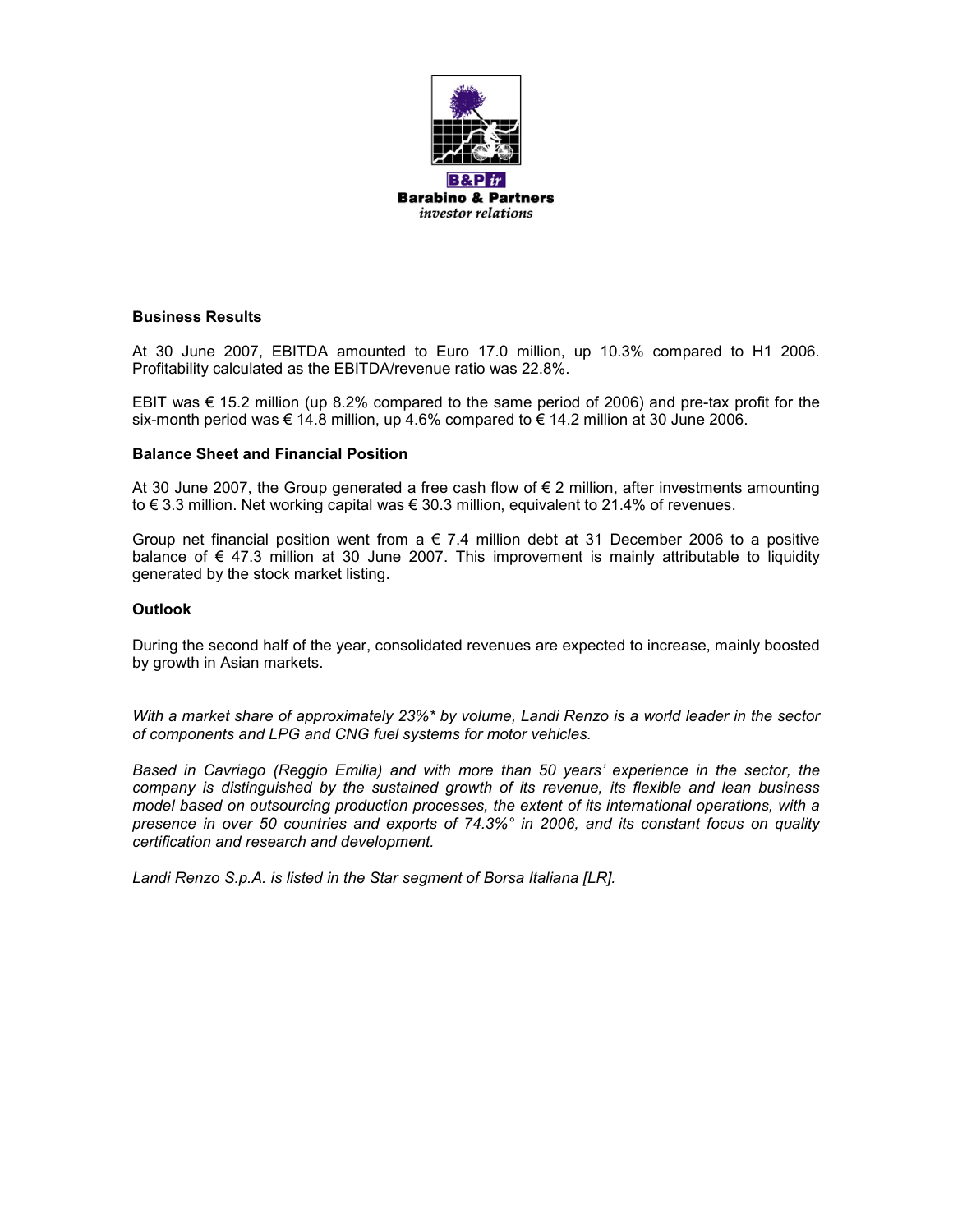

**Barabino & Partners** investor relations

Investor Relations<br>Landi Renzo Paolo Cilloni Marco Lastrico<br>
pcilloni@landi.it m.lastrico@bara

Landi Renzo Barabino & Partners pcilloni@landi.it m.lastrico@barabino.it +39 0522 94 33 +39.02.72.02.35.35

Press contacts: Barabino & Partners Claudio Cosetti c.cosetti@barabino.it +39.02.72.02.35.35 Federico Vercellino f.vercellino@barabino.it +39.02.72.02.35.35

Cavriago (RE), 27 September 2007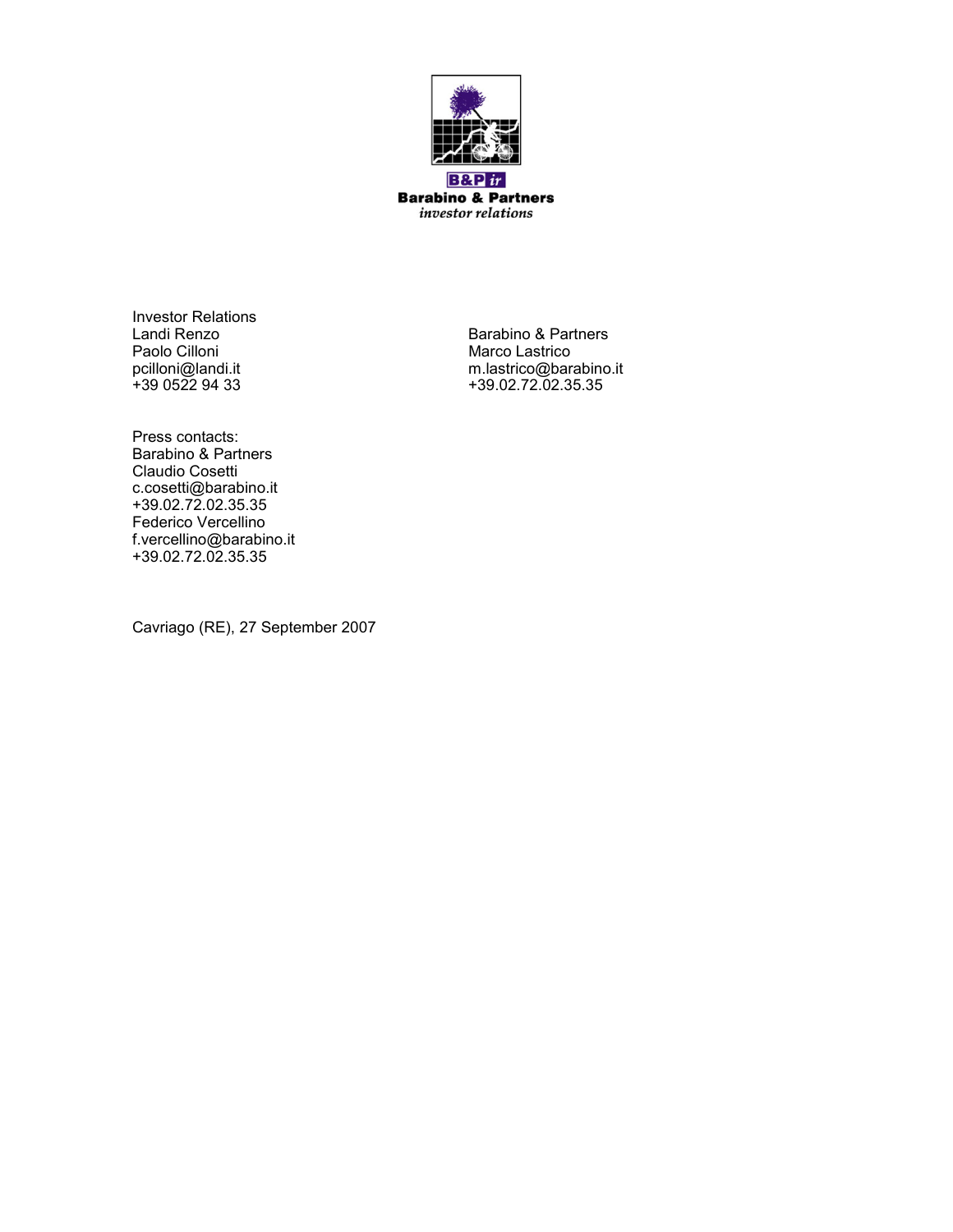

| <b>Consolidated balance sheet Landi Renzo Group</b>         | <b>IFRS</b>               | <b>IFRS</b>               |
|-------------------------------------------------------------|---------------------------|---------------------------|
|                                                             | <b>Thousands of Euros</b> | <b>Thousands of Euros</b> |
| <b>ASSETS</b>                                               | 1H 2007                   | 2006                      |
| <b>Non-current assets</b>                                   |                           |                           |
| Property, plant and equipment                               | 13.715                    | 24.581                    |
| Investment property                                         |                           | 879                       |
| Development expenditure                                     | 1.293                     | 1.095                     |
| Goodwill                                                    | 2.988                     | 2.988                     |
| Other intangible assets with finite useful lives            | 1.338                     | 637                       |
| Other non-current financial assets                          | 103                       | 102                       |
| Deferred tax assets                                         | 2.157                     | 1.193                     |
| <b>Total non-current assets</b>                             | 21.593                    | 31.475                    |
| <b>Current assets</b>                                       |                           |                           |
| Trade receivables                                           | 31.313                    | 21.371                    |
| Inventories                                                 | 35.215                    | 32.161                    |
| Other receivables and current assets                        | 7.202                     | 7.368                     |
| Other receivables and current assets - related parties      | 2.361                     |                           |
| <b>Current financial assets</b>                             | 186                       | 188                       |
| Cash and cash equivalents                                   | 56.511                    | 9.771                     |
| <b>Total current assets</b>                                 | 132.788                   | 70.858                    |
| <b>TOTAL ASSETS</b>                                         | 154.381                   | 102.333                   |
| <b>EQUITY AND LIABILITIES</b>                               | 1H 2007                   | 2006                      |
| Equity attributable to the shareholders of the parent       |                           |                           |
| Share capital                                               | 11.250                    | 2.500                     |
| Other reserves                                              | 74.587                    | 24.214                    |
| Profit for the year                                         | 9.233                     | 16.680                    |
| Total equity attributable to the shareholders of the parent | 95.070                    | 43.394                    |
| <b>Minority interests</b>                                   | 208                       | 160                       |
| <b>TOTAL EQUITY</b>                                         | 95.277                    | 43.555                    |
| <b>Non-current liabilities</b>                              |                           |                           |
| Bank loans                                                  | 3.843                     | 5.673                     |
| Other non-current financial liabilities                     | 724                       | 7.083                     |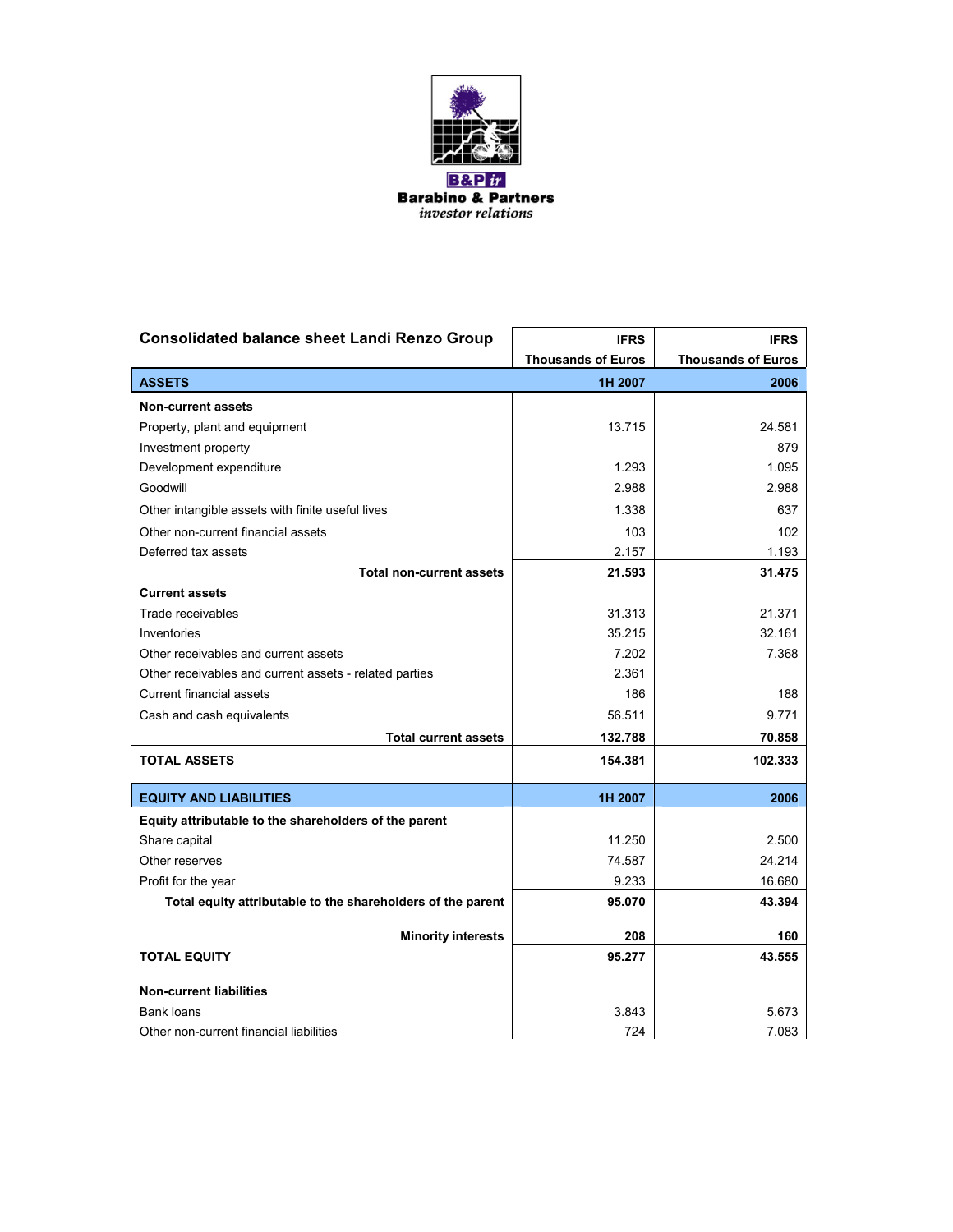

| Provisions for risks and charges            | 134     | 611     |
|---------------------------------------------|---------|---------|
| Defined benefit plans                       | 2.045   | 2.419   |
| Deferred tax liabilities                    | 1.724   | 3.318   |
| <b>Total non-current liabilities</b>        | 8.470   | 19.105  |
| <b>Current liabilities</b>                  |         |         |
| Bank overdrafts and short-term loans        | 4.496   | 3.207   |
| Other current financial liabilities         | 161     | 1.212   |
| Trade payables                              | 34.340  | 24.447  |
| Trade payables - related parties            | 4.009   | 3.178   |
| Tax liabilities                             | 3.118   | 2.690   |
| Other current liabilities                   | 2.794   | 2.352   |
| Other current liabilities - related parties | 1.717   | 2.588   |
| <b>Total current liabilities</b>            | 50.635  | 39.674  |
| TOTAL LIABILITIES AND EQUITY                | 154.381 | 102.333 |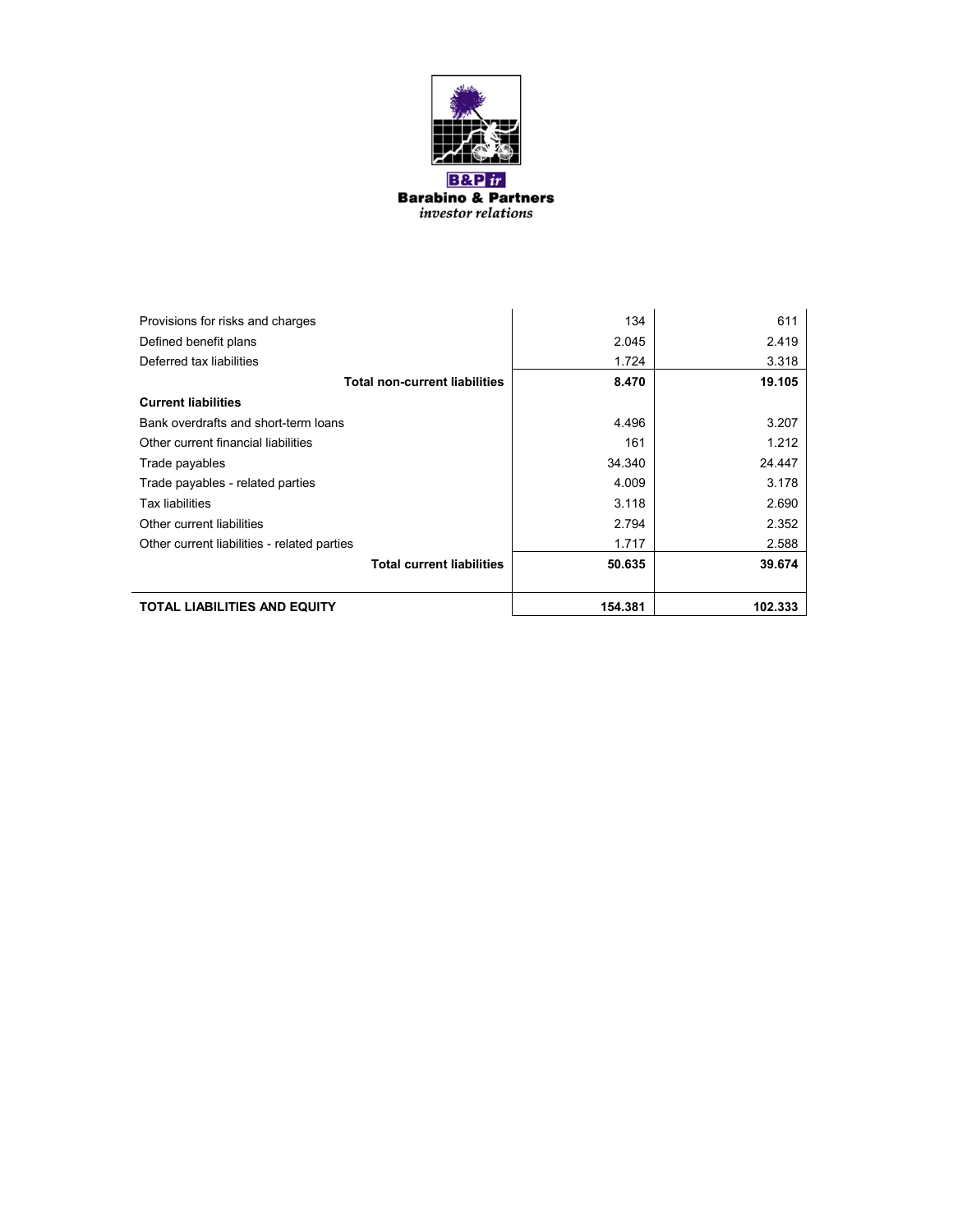

|                                                                         | <b>IFRS</b>         | <b>IFRS</b>         |
|-------------------------------------------------------------------------|---------------------|---------------------|
|                                                                         | <b>Ths of Euros</b> | <b>Ths of Euros</b> |
| <b>CONSOLIDATED INCOME STATEMENT</b>                                    | 1H 2007             | 1H 2006             |
| Revenue (goods and services)                                            | 74.697              | 33.110              |
| Other revenue and income                                                | 422                 | 236                 |
| Cost for raw materials, consumables and goods and change in inventories | $-27.095$           | $-8.269$            |
| Cost for raw materials - related parties                                | $-7.088$            | $-6.227$            |
| Cost for services and use of third party assets                         | $-16.557$           | $-7.571$            |
| Cost for services and use of third party assets - related parties       | $-116$              | ŋ                   |
| Personnel expenses                                                      | $-6.765$            | $-3.354$            |
| Accruals, impairment losses and other operating expenses                | $-445$              | $-595$              |
| <b>Gross operating profit</b>                                           | 17.055              | 7.329               |
| Amortisation, depreciation and impairment losses                        | $-1.836$            | $-659$              |
| <b>Operating profit</b>                                                 | 15.219              | 6.670               |
| Financial income                                                        | 152                 | 40                  |
| <b>Financial expenses</b>                                               | $-444$              | $-170$              |
| Exchange rate gains (losses)                                            | -99                 | 178                 |
| Profit before tax                                                       | 14.828              | 6.719               |
| Income tax expense                                                      | $-5.626$            | $-2.793$            |
| Profit for the year, of which attributable to:                          | 9.202               | 3.925               |
| Minority interests                                                      | $-31$               | 33                  |
| Shareholders of the parent                                              | 9.233               | 9.193               |
|                                                                         |                     |                     |
| Basic earnings per share (in Euros)                                     | 0,08                | 0,08                |
| Diluted earnings per share (in Euros)                                   | 0,08                | 0,08                |

For illustrative purposes, we have adjusted earnings per Share as calculated to show what the amount would have been if the number of issued & outstanding Shares had been constant (and equal to 112.500.000 Shares) during period under review.